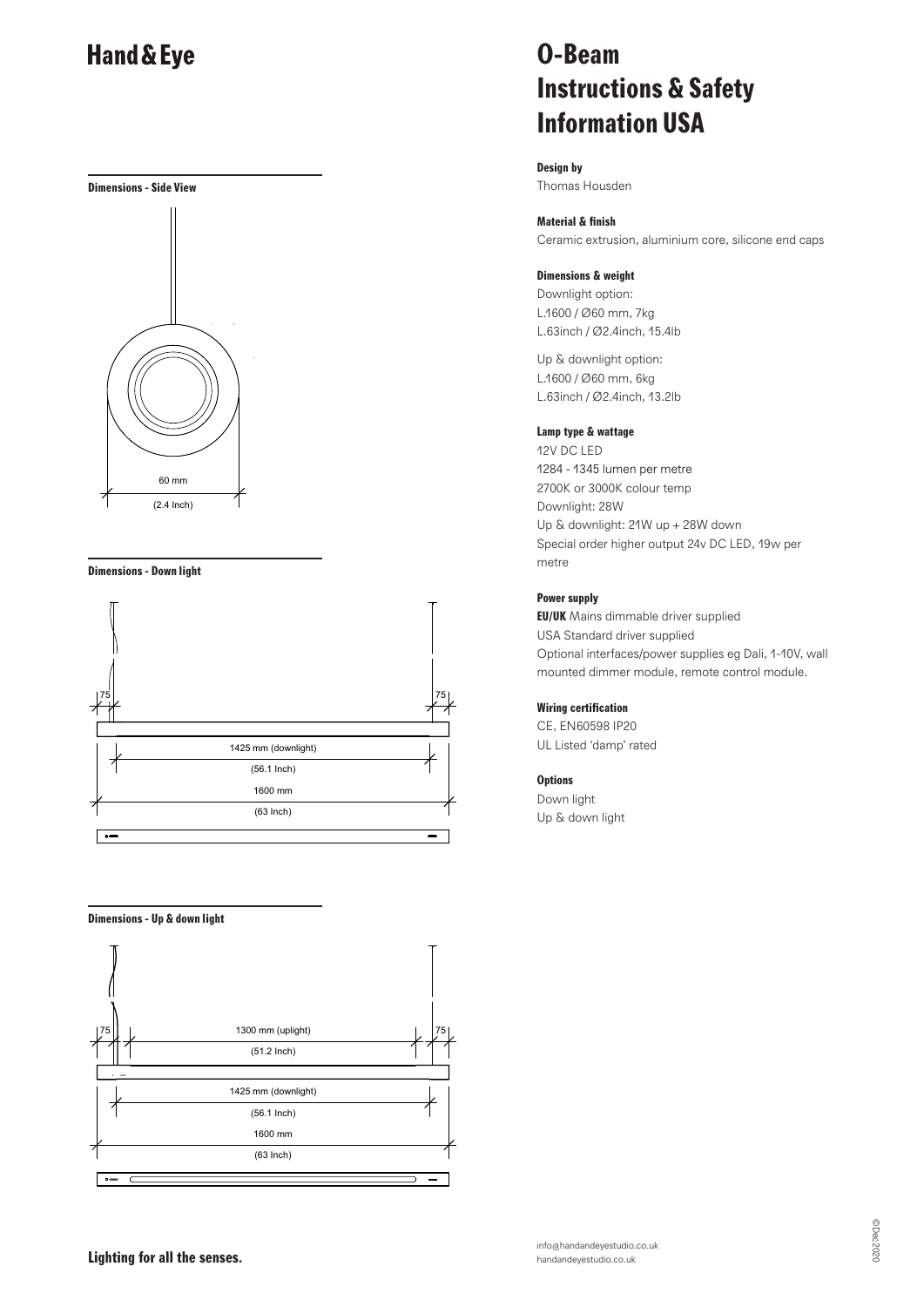# **O-Beam Safety Information USA**

- Please read these instructions IN FULL and carefully BEFORE commencing assembly and installation
- We recommend the use of a professional trades person with suitable qualifications for the installation of electrical lights
- Install the light in conformity with all relevant local building codes and regulations.
- Two people are required for the safe installation of the O-Beam light
- Products with electronic ballast / drivers must not be installed on the same electrical circuit as products with inductive loads, for example magnetic fluorescent luminaries, motors or ventilators. Inductive loads can generate excessive voltage surges and can damage electronic ballasts
- Ensure correct connection of cables (positive / negative). the LED will not work if polarity is reversed.
- This lamp is made of ceramic. Caution should be taken not to hit the lamp with heavy objects that could cause the ceramic to break. The lamp has a bonded aluminium core to prevent structural failure. Sharp parts and fragments may crack off the lamp in the event of impact.
- Always use this lamp either above a table / work surface or at a height above head height. The lamp is solid and heavy so the possibility of walking into the lamp should be avoided
- Do not hang off the lamp or lean on the lamp to avoid adding weight to the lamp and suspension system. The lamp is designed to take over 30kg per suspension cable but the fixing to the ceiling load capacity will depend on the installation and is not designed to support excessive loading.
- If you want to source your own power supply, make sure that this is CLASS 2 and suitable for the LED strip supplied (ie 12 or 24v DC) constant voltage.
- LED light source must be replaced only by the manufacturer or a similarly qualified person.
- If the external cables are damaged, they must be replaced by the manufacturer or a similarly qualified person.
- Used electrical equipment (WEEE) should not be mixed with general household waste. Please recycle. Our products can be dismantled prior to disposal.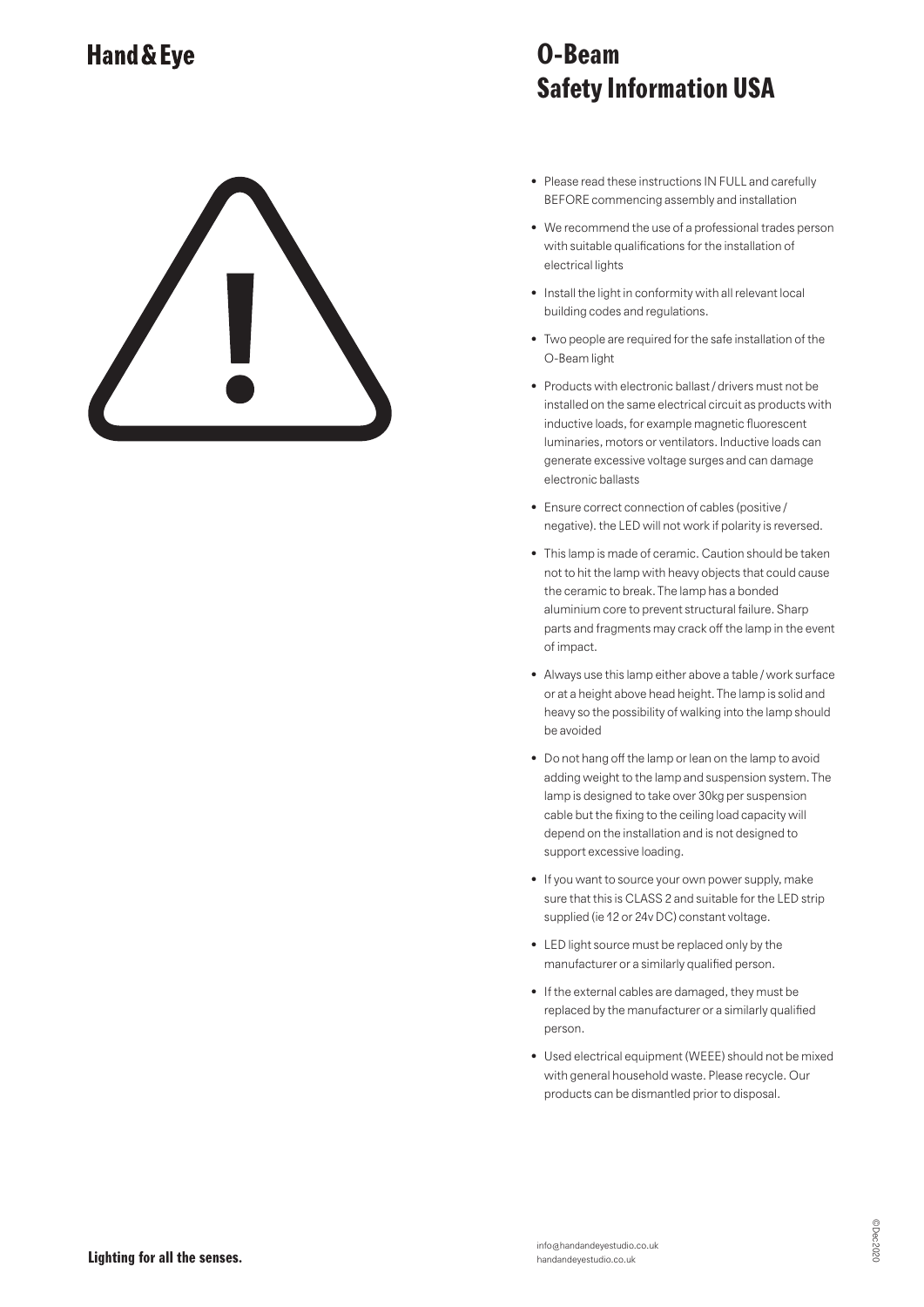#### **Diagram 1**

Lamp components

- 1. USA only: Raco 4 inch octagonal ceiling box and screws (not supplied) lamp.
- 2. Ceiling fixing plates x2 (with 3 screw holes, screws not supplied)
- 3. Super clamps for steel cable x2
- 4. Cover plates x2
- (one is the snowman shape, the other is small and round)
- 5. Cord grip/flex grommets x2 (one is for optional use)
- 6. Power flex cord
- 7. Steel uspension cables x2
- 8. Ceramic beam
- 9. Aluminium core and heat sink
- 10. LED strip(s)
- 11. Diffuser(s)
- 12. Silicone end bungs x2

# **O-Beam Assembly Instructions USA 1/4**

### **Components list**

The O-Beam will come assembled with only parts 1-5 NOT assembled. Follow the steps below to install the

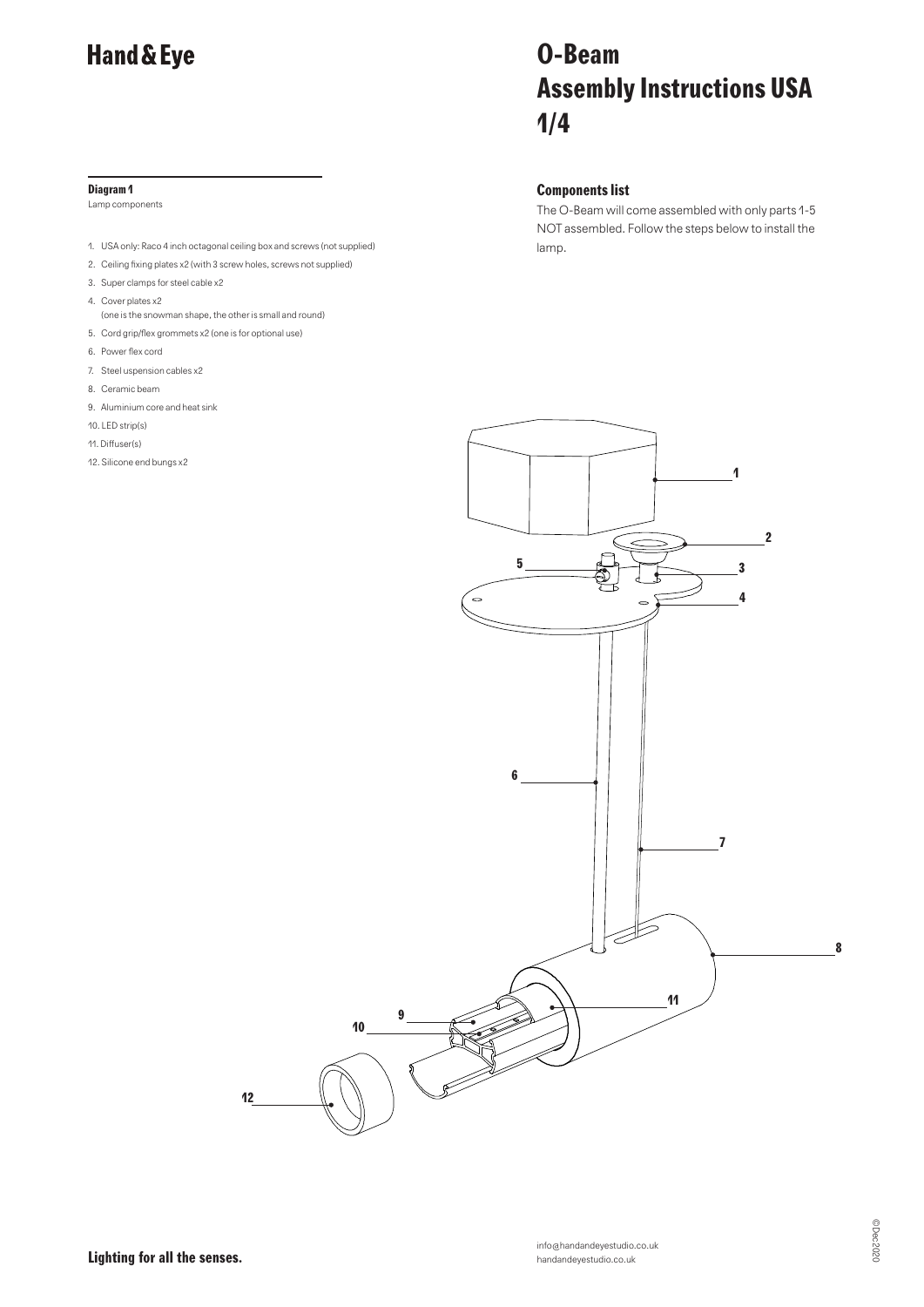#### **Diagram 2**

Ceiling fixing power flex side



#### **Diagram 3**

Back box cover plate



# **O-Beam Assembly Instructions USA 2/4**

### **Note!**

• The O-Beam weighs 13-15.5lb so it is important that it is securely attached. This task requires TWO people. Make sure the ceiling substrate is suitable for the weight. We recommend allowing for a plywood pattress behind the ceiling.

# **Steps**

### **1 Locating hanging position**

Locate the hanging position for the lamp. The suspension fixing points are located 57 inches apart if the lamp is hung horizontally. Mark up the suspension points on the ceiling and drill a centre hole to allow the superclamp (3) to go through the ceiling (21/64 inch drill).

If the lamp is being hung at an angle the distance between the suspension points will change as follows:

10 degrees = 56.2 inches 15 degrees = 55.1 inches 20 degrees = 53.6 inches  $25$  degrees =  $51.7$  inches  $30$  degrees = 49.4 inches 35 degrees = 46.7 inches

#### **2 Back box instalation**

Secure suitable Raco 4 inch octagonal ceiling back box (1). The back box will not take the load of the lamp and is only provided to make the electrical connection behind the ceiling.

### **Note!**

The back box needs to be located as shown in diagram 3 relative to the suspension point.

### **3 Securing fixing points**

Secure the suspension fixing plates (2) to the ceiling. Ensure these are suitably fixed in to a suitable substrate. Thread the superclamps (3) in to the fixing plates (2). Ensure the fixing clamp (2) is flush with the finished ceiling.

The suspension only side of the lamp does not have a back box. See diagram 3&4.

# **Note!**

The driver can be located anywhere within 32 feet from the lamp. We recommend locating the driver in an accessible location. If the driver is located in the ceiling ensure it has free air circulation. Your electrician should advise on suitable locations and pre wire this in to the build.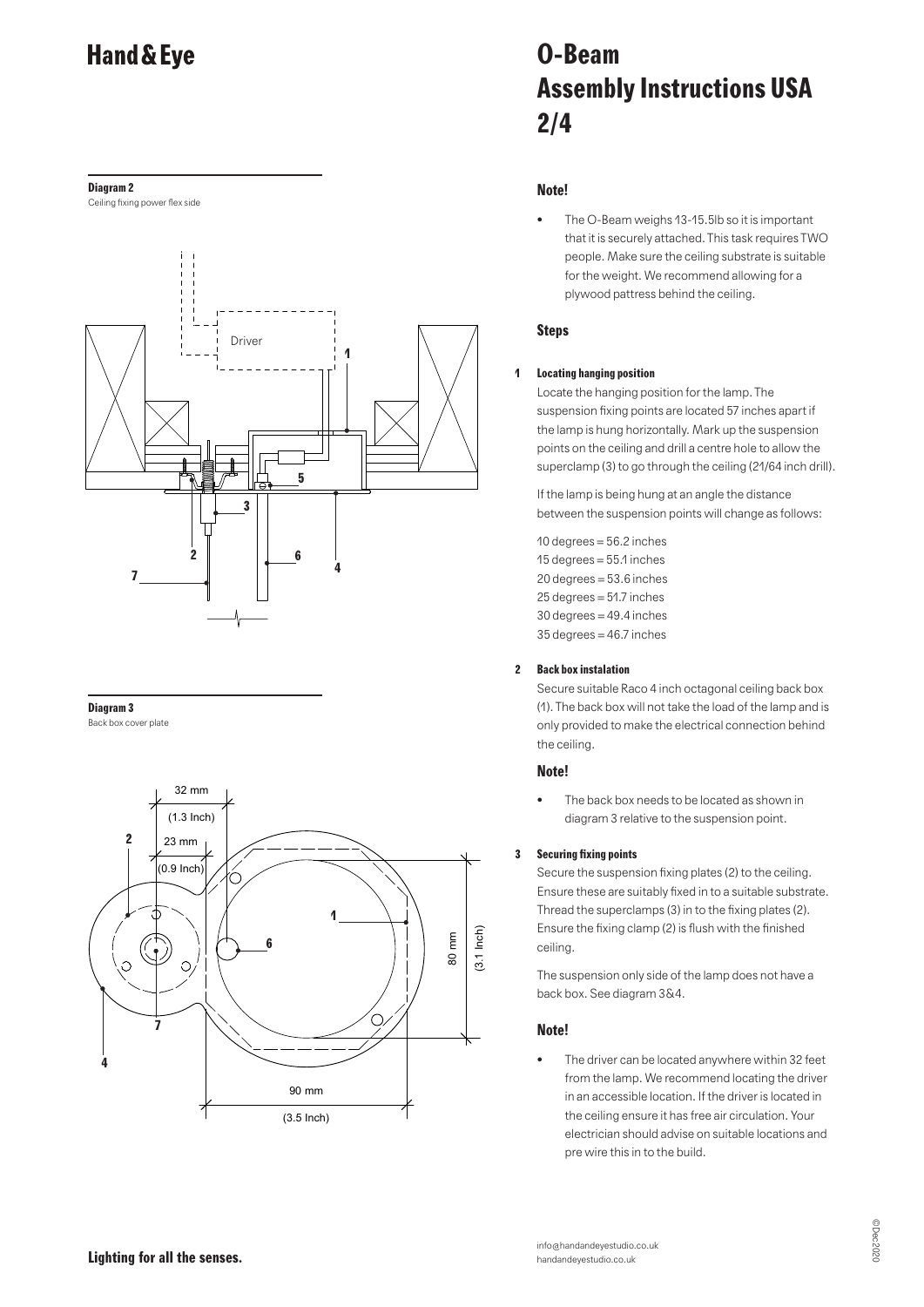#### **Diagram 4**

Suspension side only fixing diagram





Wiring diagram



# **O-Beam Assembly Instructions USA 3/4**

# **4 Ceiling rose setup**

Thread the flex cable (6) through the back box cover plate hole (6). Thread the suspension cable (7) through the back box hole (7). Gently rest the cover plate on top of the lamp.

# **5 Fixing to super clamps**

Thread the suspension cables (7) through both super clamps and lift the lamp to the desired height. The clamps will automatically grip the cable. To release the cable, push up on the super clamp nipple whilst pulling the cable. Make sure someone is holding the lamp securely!

### **6 Connecting the flex**

Fit the black flex grommet (5) over the flex end. Lift the back box cover (4) plate up to the ceiling and determine the desired length of the flex. Cut any excess flex off. Secure the black grommet (5) at the back of the cover plate. See diagram 2 & 3.

### **Note!**

- Make sure mains power is OFF during installation and use a qualified tradesman.
- The flex power cord must not be in tension and should not take any of the weight of the lamp.

# **7 Connecting the power**

Connect the power cord flex (6) to the driver power cable inside the back box using the supplied Wago connection blocks. See diagram 5 for wiring set up and colours.

### **Note!**

- The LED and flex cable are pre connected in the factory
- Ensure the lamp flex cable have been suitably stripped to allow a good contact inside the Wago connectors provided.
- Do not reverse polarity
- The O-beam LED has 12V input. Do NOT connect directly to the mains power but use the driver provided.